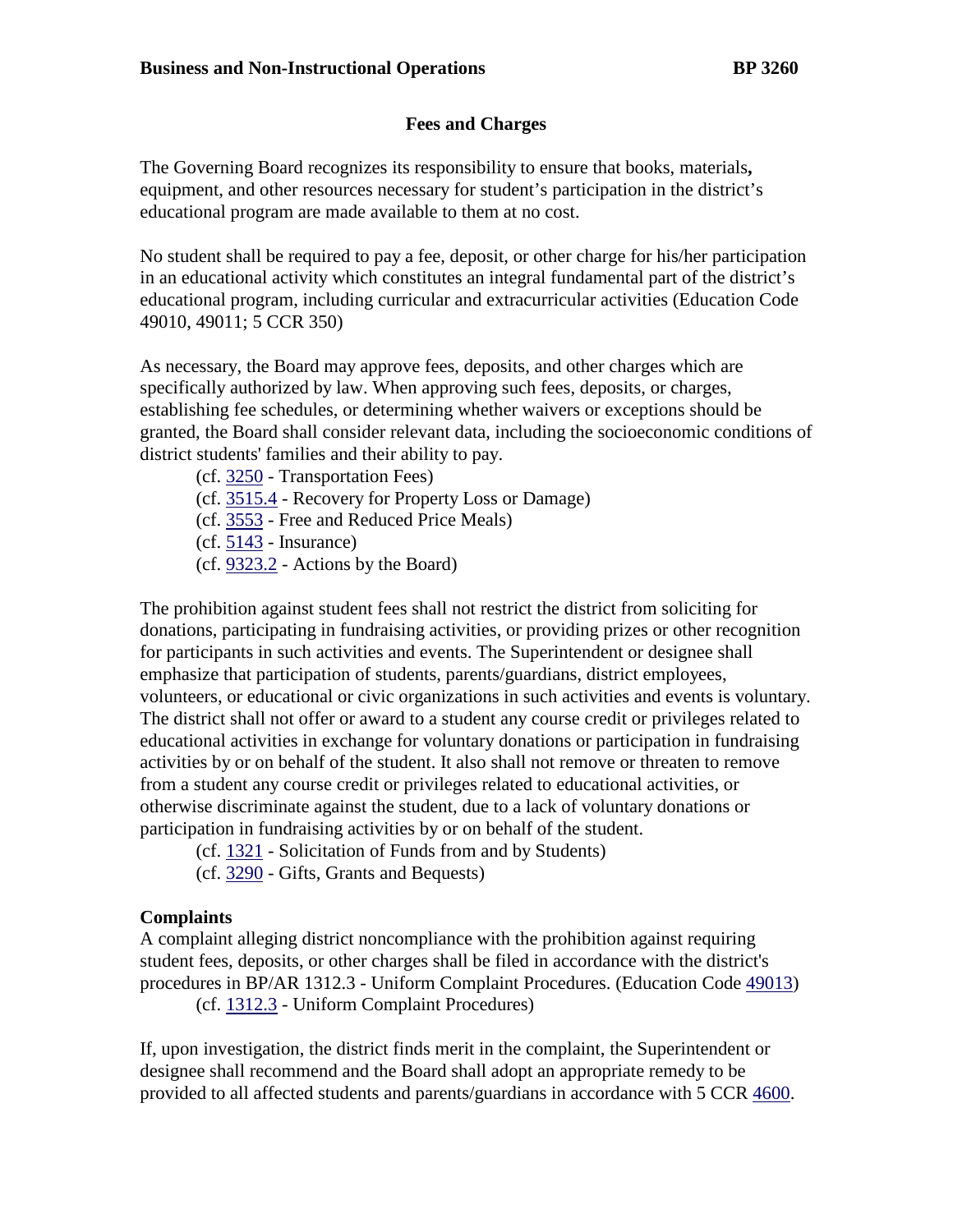Information related to the prohibition against requiring students to pay fees for participation in an educational activity shall be included in the district's annual notification of uniform complaint procedures to be provided to all students, parents/guardians, employees, and other interested parties pursuant to 5 CCR [4622.](http://gamutonline.net/displayPolicy/187025/3) (Education Code [49013\)](http://gamutonline.net/displayPolicy/781186/3)

(cf. [4112.9](http://gamutonline.net/displayPolicy/929964/3)[/4212.9/](http://gamutonline.net/displayPolicy/929965/3)[4312.9](http://gamutonline.net/displayPolicy/929966/3) - Employee Notifications)

(cf. [5145.6](http://gamutonline.net/displayPolicy/222839/3) - Parental Notifications)

# Legal Reference:

### **EDUCATION CODE**

| 8239                                          | Preschool and wraparound child care services                        |
|-----------------------------------------------|---------------------------------------------------------------------|
| 8250                                          | Child care and development services for children with disabilities  |
| 8263                                          | Child care eligibility                                              |
| 8422                                          | 21st Century High School After School Safety and Enrichment for     |
| Teens programs                                |                                                                     |
| 8482.6                                        | After School Education and Safety programs                          |
| 8760-8773                                     | Outdoor science and conservation programs                           |
| 17453.1                                       | District sale or lease of Internet appliances or personal computers |
| to students or parents                        |                                                                     |
| 17551                                         | Property fabricated by students                                     |
| 19910-19911 Offenses against libraries        |                                                                     |
|                                               |                                                                     |
| 32033                                         | Eye protective devices                                              |
| 32221                                         | Insurance for athletic team member                                  |
| 32390                                         | Fingerprinting program                                              |
| 35330 - 35332 Excursions and field trips      |                                                                     |
| 35335                                         | School camp programs                                                |
| 38080 - 38085 Cafeteria establishment and use |                                                                     |
| 38120                                         | Use of school band equipment on excursions to foreign countries     |
| 39801.5                                       | Transportation for adults                                           |
| 39807.5                                       | Payment of transportation cost                                      |
| 39837                                         | Transportation of students to places of summer employment           |
| 48050                                         | Residents of adjoining states                                       |
| 48052                                         | Tuition for foreign residents                                       |
| 48904                                         | Liability of parent or guardian                                     |
| 49010-49013                                   | <b>Student Fees</b>                                                 |
| 49065                                         | Charge for copies                                                   |
| 49066                                         | Grades, effect of physical education class apparel                  |
| 49091.14                                      | Prospectus of school curriculum                                     |
| 51810-51815                                   | Community service classes                                           |
| 52612                                         | Tuition for adult classes                                           |
| 52613                                         | Nonimmigrant aliens                                                 |
| 56504                                         | School Records; students with disabilities                          |
| 60410                                         | Students in classes for adults                                      |